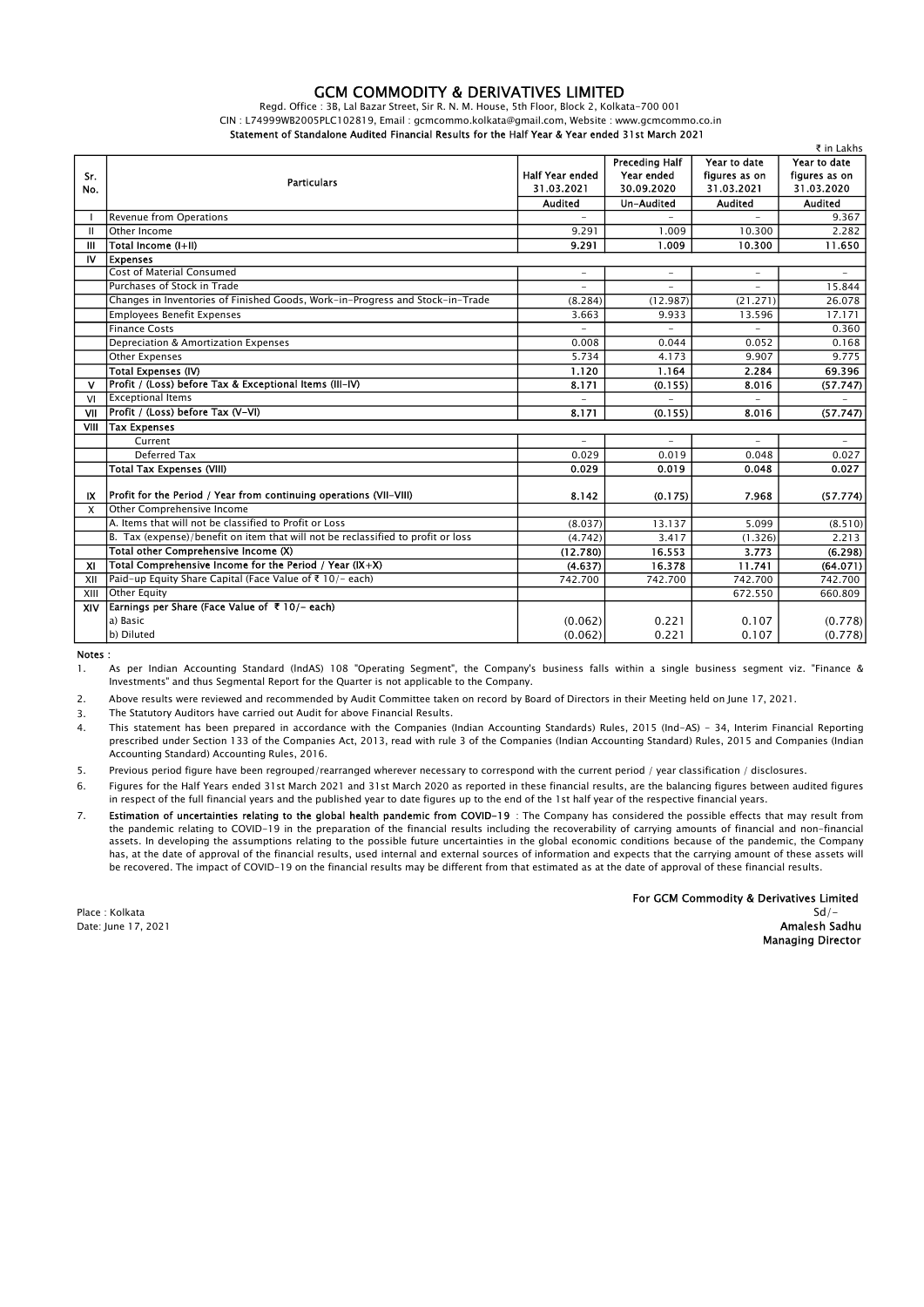## GCM COMMODITY & DERIVATIVES LIMITED Statement of Assets & Liabilities

|                                                              | (₹ In Lakhs)       |                 |  |  |  |
|--------------------------------------------------------------|--------------------|-----------------|--|--|--|
|                                                              | As At              | As At           |  |  |  |
| <b>Particulars</b>                                           | 31st March 2021    | 31st March 2020 |  |  |  |
| <b>ASSETS</b>                                                | <b>Audited</b>     | <b>Audited</b>  |  |  |  |
| <b>Non-Current Assets</b>                                    |                    |                 |  |  |  |
| Property, Plant and Equipment                                | 370.366            | 370.418         |  |  |  |
| <b>Financial Assets</b>                                      |                    |                 |  |  |  |
| <b>Income Tax Assets</b>                                     | 1.800              | 1.258           |  |  |  |
| <b>Deferred Tax Assets</b>                                   | 3.385              | 4.759           |  |  |  |
| Total Non-Current Assets                                     | 375.551            | 376.435         |  |  |  |
|                                                              |                    |                 |  |  |  |
| <b>Non-Current Financial Assets</b>                          |                    |                 |  |  |  |
| Non-Current Investments                                      | 347.784            | 237.000         |  |  |  |
| Trade Receivables, Non-Current                               |                    |                 |  |  |  |
| Loans, Non-Current                                           |                    |                 |  |  |  |
| Other Non-Current Financial Assets                           |                    |                 |  |  |  |
| Total Non-Current Financial Assets                           | 347.784            | 237.000         |  |  |  |
|                                                              |                    |                 |  |  |  |
| <b>Deferred Tax Assets</b>                                   |                    |                 |  |  |  |
| Other Non-Current Assets<br><b>Gross Non-Current Assets </b> |                    |                 |  |  |  |
|                                                              |                    |                 |  |  |  |
| <b>Current Assets</b>                                        |                    |                 |  |  |  |
| Inventories                                                  | 29.904             | 8.633           |  |  |  |
| <b>Financial Assets</b>                                      |                    |                 |  |  |  |
| <b>Current Investments</b>                                   |                    |                 |  |  |  |
| <b>Trade Receivables</b>                                     | 1,593.588          | 1,593.588       |  |  |  |
| Cash & Cash Equivalents                                      | 2.222              | 3.380           |  |  |  |
| <b>Bank Balances</b>                                         | 0.108              | 0.074           |  |  |  |
| Short Term Loans & Advances                                  |                    |                 |  |  |  |
| <b>Other Financial Assets</b>                                | 3.267              | 3.267           |  |  |  |
| <b>Other Current Assets</b>                                  | 175.876            | 294.006         |  |  |  |
| Total Non-Current Assets                                     | 1,804.965          | 1,902.948       |  |  |  |
| Total Assets                                                 | 2,528.300          | 2,516.383       |  |  |  |
|                                                              |                    |                 |  |  |  |
| <b>EQUITY &amp; LIABILITIES</b>                              |                    |                 |  |  |  |
| <b>Equity</b>                                                |                    |                 |  |  |  |
| <b>Equity Share Capital</b><br>Reserves & Surplus            | 742.700<br>672.550 | 742.700         |  |  |  |
|                                                              |                    | 660.809         |  |  |  |
| Money Received against Share Warrants<br>Total Equity        | 1,415.250          | 1,403.509       |  |  |  |
|                                                              |                    |                 |  |  |  |
| <b>Share Application Money Pending Allotment</b>             |                    |                 |  |  |  |
|                                                              |                    |                 |  |  |  |
|                                                              |                    |                 |  |  |  |
| <b>LIABILITIES</b>                                           |                    |                 |  |  |  |
| <b>Non Current Liabilities</b>                               |                    |                 |  |  |  |
| <b>Financial Liabilities</b>                                 |                    |                 |  |  |  |
| Long Term Borrowings                                         |                    |                 |  |  |  |
| Long Term Provisions                                         |                    |                 |  |  |  |
| Deferred Tax Liabilities (Net)                               |                    |                 |  |  |  |
| Other Non Current Liabilities                                |                    |                 |  |  |  |
| Total Non-Current Liabilities                                |                    |                 |  |  |  |
| <b>Current Liabilities</b>                                   |                    |                 |  |  |  |
| <b>Financial Liabilities</b>                                 |                    |                 |  |  |  |
| <b>Short Term Borrowings</b>                                 |                    |                 |  |  |  |
| <b>Trade Payables</b>                                        |                    |                 |  |  |  |
| <b>Other Financial Liabilities</b>                           | 1,111.086          | 1,111.085       |  |  |  |
| <b>Short Term Provisions</b>                                 |                    |                 |  |  |  |
| Current Tax Liabilities (Net)                                |                    |                 |  |  |  |
| <b>Other Current Liabilities</b>                             | 1.964              | 1.789           |  |  |  |
| Total Current Liabilities                                    | 1,113.050          | 1,112.874       |  |  |  |
| Total Liabilities                                            | 1,113.050          | 1,112.874       |  |  |  |
| Total Equity & Liabilities                                   | 2,528.300          | 2,516.383       |  |  |  |